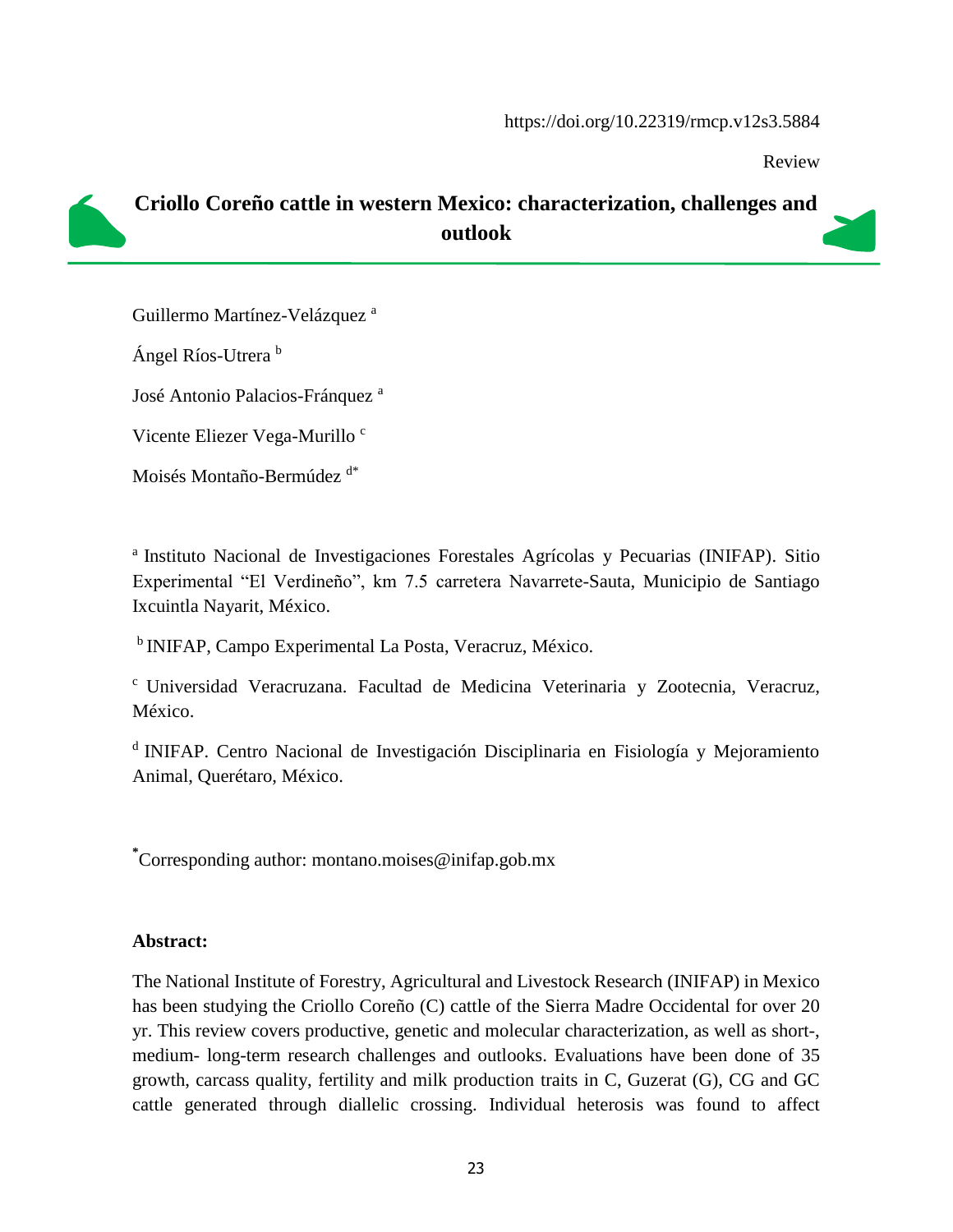reproduction and milk production, while maternal heterosis influenced kilograms of calf weaned per cow exposed. Direct and maternal genetic effects had no relevant influence on the analyzed variables. In other studies, C bulls fed high energy diets were found to produce meat with favorable fatty acid profiles and good quality carcasses, while low doses of FSH can be used for superovulation in C heifers, without affecting embryo production. Overall, the results indicate that GC cows are the best option for calf production, and that the C population maintains significant levels of genetic diversity. Further genetic diversity research is needed on Mexican Criollo cattle populations using molecular genetics; Criollo herds must be included in the systematic recording of phenotypes of productivity and adaptability to be able to identify genes of interest unique to Criollo cattle.

**Key words:** Beef cattle, Productive characterization, Criollo Coreño, Diallelic cross, Genetic diversity, Heterosis.

Received: 27/11/2020

Accepted: 09/03/2021

## **Introduction**

There are several populations of Criollo cattle in Mexico, descendants of *Bos taurus* cattle introduced by the Spanish during the Colonial Period. Among them is the Criollo Coreño in the Sierra Madre Occidental. Isolated for over 500 yr in different regions of the country, these populations have been subject to natural selection under adverse conditions, such as low feed availability and lack of health care $<sup>(1)</sup>$ . They have apparently developed the genetic capacity</sup> to adapt to difficult conditions and can contribute to the sustainability of cow-calf systems since they do not require radical changes in their rangelands. These populations' hardiness originates in natural selection and is reflected in traits that allow them to overcome random and adverse environmental variations without significant reductions in productive capacity. The genetic diversity of Mexican Criollo cattle is an important genetic resource, which can contribute to design of livestock production systems with low input requirements. Crosses between imported cattle breeds and Criollo populations in Mexico have led to varying degrees of decline or genetic erosion in the latter, although each Criollo population is in a different risk situation.

Successful conservation of Criollo cattle populations depends on the knowledge available about them. The main goal of conservation should be to preserve as much of a breed's genetic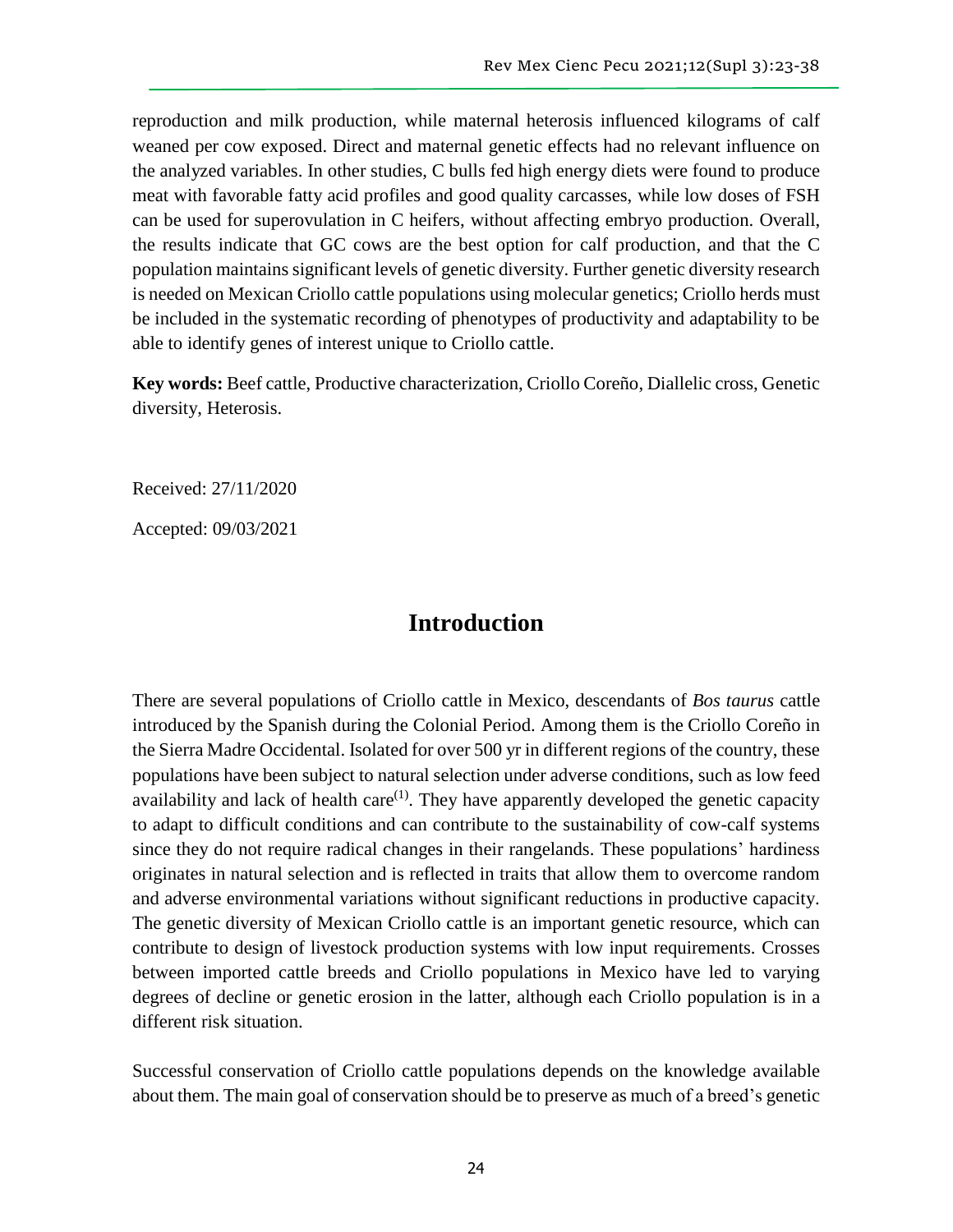diversity as possible. Three types of data are needed to define a strategy for conservation of Criollo cattle populations. First, effective population size depends on the number of males and females used as reproducers in each generation and helps to understand levels of consanguinity and possible loss of genetic diversity. Second, a population's genetic diversity is quantified based on a breed's history and/or molecular genetic data. It can be used to quantify the potential for future evolution and identify genes associated with present or future traits of interest. Third, phenotypic behavior in production and adaptation traits can be used to estimate a population's genetic variability $(2)$ .

The Criollo Coreño (C) is found in the Sierra Madre Occidental in indigenous communities in the states of Durango, Jalisco, Nayarit and Zacatecas, in western Mexico. Traditional use of C cattle is for weaned calf production in agroecological regions with limited year round feed availability and difficult environmental conditions. These challenging conditions manifest as declines in productive efficiency. There are approximately 16,000 head of C cattle in this region, which falls within the area of influence of the El Verdineño Experimental Station of the National Institute of Forestry, Agricultural and Livestock Research (Instituto Nacional de Investigaciones Forestales, Agrícolas y Pecuarias - INIFAP)<sup>(1,3)</sup>.

El Verdineño is located in the municipality of Santiago Ixcuintla, Nayarit, Mexico (21º42' N; 105º07' W). Regional climate is tropical warm subhumid (Aw2), altitude is 60 m asl, average annual rainfall is 1,200 mm and average annual temperature is 24 ºC. Vegetation is semi-evergreen tropical forest in secondary succession, and introduced grasses (*Andropogon*, *Megathyrsus* and *Cynodon*).

A herd of C cattle is maintained in El Verdineño for experimental purposes. It was founded in 1982 through acquisition of 50 cows and 10 bulls from rural communities in the Sierra Madre Occidental; no data is available on the origins of these animals. By 1990, the herd included 70 C cows which had been born on site, with known genealogical and production information, as well as management conditions. Diallelic crosses between C and Guzerat (G) animals were begun to evaluate productive capacity. Estimates were made of the direct and maternal genetic effects of the C (*Bos taurus*) and G (*Bos indicus*) breeds, and the effects of individual and maternal heterosis, on economically important traits<sup>(4)</sup>. The first stage of diallelic crossing (1990-1994) involved mating 14 C bulls and 12 G bulls with 70 C cows and 70 G cows to produce pure C and G animals and reciprocal F1 crosses (CG and GC). Beginning in 1993, the second stage of diallelic crossing involved mating of the females of the four breed groups (C, G, CG and GC) produced in the first stage with Red Angus bulls. In both stages, the calves remained with the cows until weaning, which occurred at 7 mo of age on average.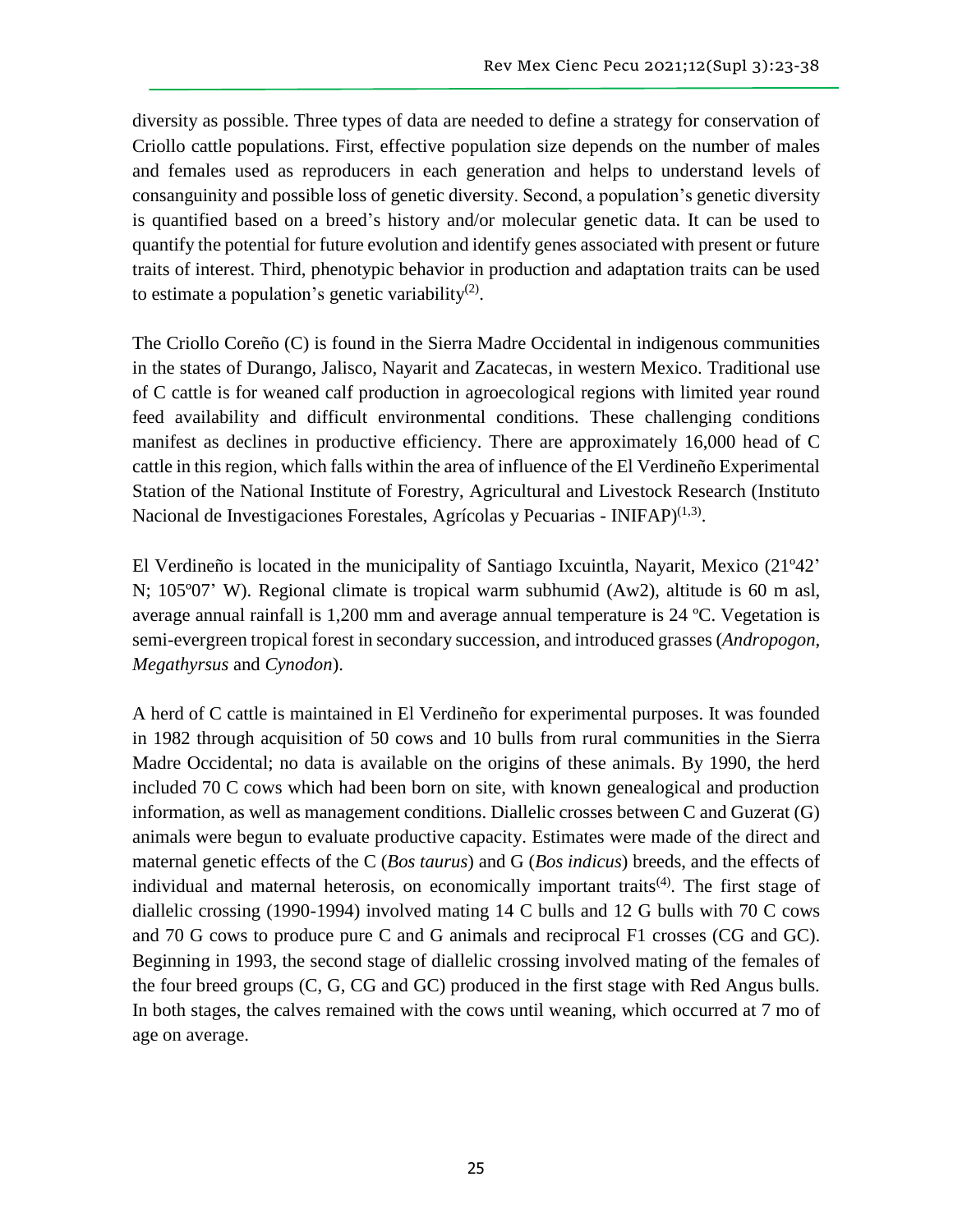This review summarizes INIFAP research on the productive, genetic and molecular characterization of C cattle from the Sierra Madre Occidental in Mexico, through analysis of the breed groups of the cows produced during diallelic crossing. Research challenges and short-, medium-, and long-term outlooks for Mexico's Criollo cattle populations are addressed.

## **Productive characterization of Criollo Coreño cattle**

Research done at the INIFAP has shown that C cattle can contribute to improving growth calf production in the warm subhumid tropical region of western Mexico<sup> $(5,6,7)$ </sup>. Offspring of C bulls with G or Red Angus cows which are grown and finished in feedlot in the tropical region of Nayarit produce good quality carcasses with good yields<sup> $(8,9)$ </sup>. The following section reviews the productive, genetic and molecular characterization of C cattle from 1990-2019.

## **Breed, additive and non-additive genetic effects**

In a study evaluating reproductive characteristics, C, CG and CG cows exhibited higher (*P*<0.10) rates of estrus (ER) and gestation (GR) than G females. For ER, the G cows were 20 % lower than C, 26 % lower than CG and 33 % lower than GC, while for GR they were 14 % lower than C, 18 % lower than CG and 26 % lower than GC (Table 1). The C, CG and GC cows were reproductively more efficient than the G females. No differences in calving rate (CR) were observed between G and CG cows (Table 1), possibly due to higher embryo or fetus loss in CG cows. This suggests that G cows provide a less favorable uterine environment than do C cows. The CR for GC cows suggests they also have a relatively unfavorable uterine environment for prenatal growth than do GC cows. Compared to G cows, weaning rate (WR) was also higher  $(P<0.10)$  in C  $(14%)$ , CG  $(16%)$  and GC  $(25%)$  cows (Table 1). This could be due to lower maternal ability in the G cows during the birth-weaning period, lower calf survival during this period, or a combination of both. Estimated individual heterosis  $(h_i)$  had a favorable influence  $(P<0.10)$  on all reproductive rates, which was manifested in a higher WR (*P*<0.10) in the GC and CG cows than in the C and G cows. In contrast, no differences in direct genetic effects (gi) were observed between C and G cows for any of the reproductive variables (Table 2). Differences between the four breeds of cows were minimal for maternal genetic effects  $(g_m)$  for ER, GR and WR, but clearly favored C cows (15 %,  $P<0.10$ ) for CR (Table 2)<sup>(5)</sup>.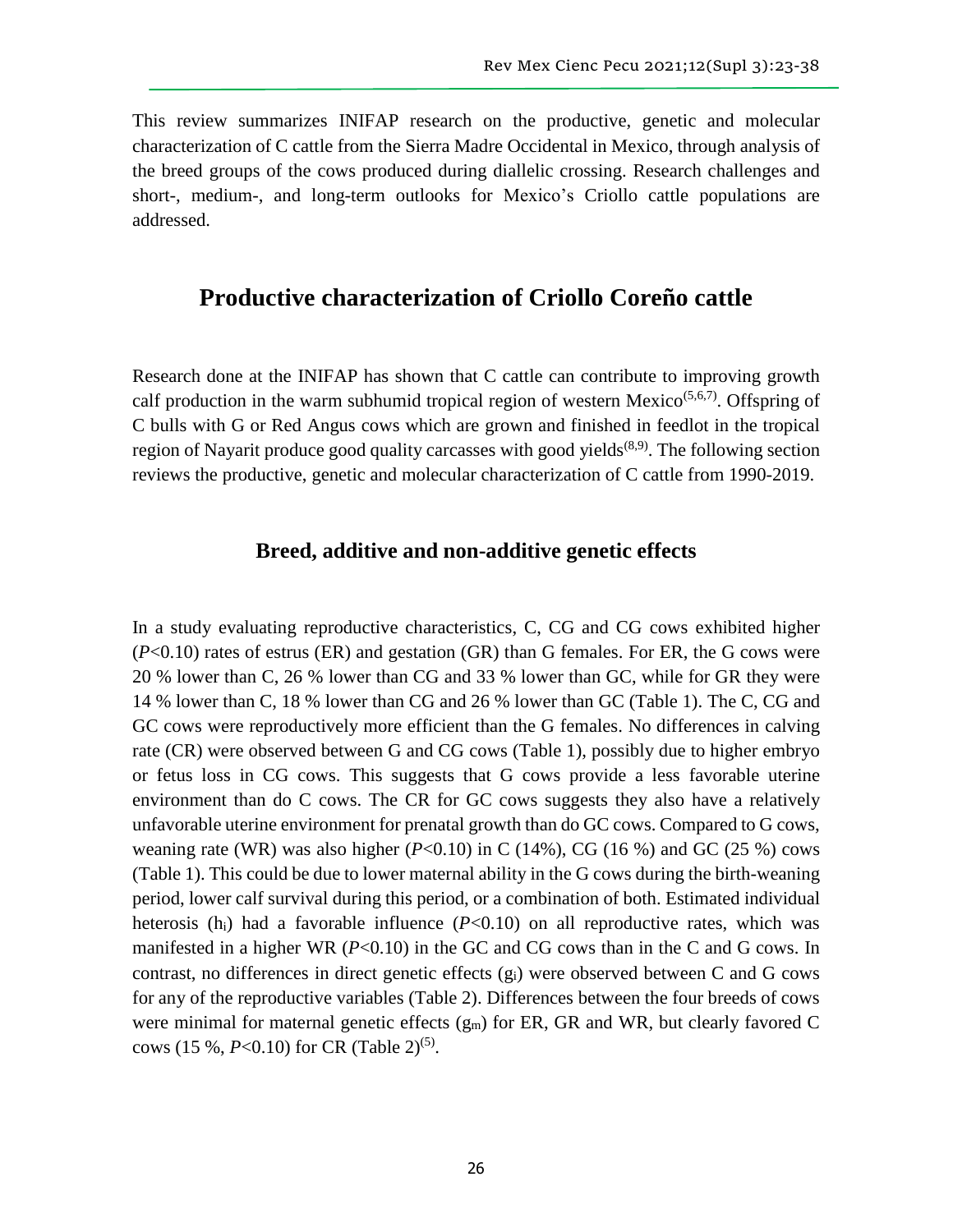| <b>Table 1:</b> Least squared means for reproductive traits, pre-weaning growth, milk production and  |
|-------------------------------------------------------------------------------------------------------|
| quality, growth in feedlot and carcass traits for Guzerat (G), Guzerat x Criollo Coreño (GC), Criollo |
| Coreño x Guzerat (CG) and Criollo Coreño (C) cattle from sources published between 2006 and           |

|                                                          | <b>Breed Group</b>  |                     |                     |                     |
|----------------------------------------------------------|---------------------|---------------------|---------------------|---------------------|
| <b>Variables</b>                                         | G                   | GC                  | $_{\rm CG}$         | $\mathbf C$         |
| <sup>1</sup> Estrus rate, %                              | 49 <sup>a</sup>     | 82 <sup>b</sup>     | 75 <sup>b</sup>     | 69 <sup>b</sup>     |
| <sup>1</sup> Gestation rate, %                           | 46 <sup>a</sup>     | 72 <sup>b</sup>     | 64 <sup>b</sup>     | 60 <sup>b</sup>     |
| <sup>1</sup> Calving rate, %                             | 42 <sup>a</sup>     | 71 <sup>b</sup>     | 56 <sup>ac</sup>    | 59bc                |
| <sup>1</sup> Weaning rate, %                             | 38 <sup>a</sup>     | 63 <sup>b</sup>     | 54 <sup>b</sup>     | 52 <sup>b</sup>     |
| <sup>2</sup> Birth weight, kg                            | 31.72 <sup>a</sup>  | 30.44ab             | 31.11 <sup>a</sup>  | 28.86 <sup>b</sup>  |
| <sup>2</sup> Weaning weight, kg                          | $177.42^a$          | $187.45^a$          | 183.34 <sup>a</sup> | 153.50 <sup>b</sup> |
| <sup>2</sup> Weight of calf at birth per cow exposed, kg | 17.69 <sup>a</sup>  | $19.73^a$           | 18.21 <sup>a</sup>  | $16.38^{a}$         |
| <sup>2</sup> Weight weaned per cow exposed, kg           | 98.44 <sup>ac</sup> | 143.50 <sup>b</sup> | $116.15^{ab}$       | 83.97 <sup>c</sup>  |
| <sup>2</sup> Gestation length, days                      | 283.25ab            | 283.87ab            | 280.98ª             | 284.10 <sup>b</sup> |
| <sup>3</sup> Total milk production, kg                   | 949 <sup>a</sup>    | 1,059 <sup>b</sup>  | 990ab               | 805 <sup>c</sup>    |
| <sup>3</sup> Daily milk production, kg                   | 4.50 <sup>a</sup>   | 5.00 <sup>b</sup>   | 4.70 <sup>ab</sup>  | 3.90 <sup>c</sup>   |
| <sup>3</sup> Peak production, kg                         | 6.50 <sup>a</sup>   | 7.30 <sup>b</sup>   | 6.70 <sup>ab</sup>  | 5.80 <sup>c</sup>   |
| <sup>3</sup> Day peak production, days                   | 76 <sup>a</sup>     | 74 <sup>a</sup>     | 77 <sup>a</sup>     | 70 <sup>a</sup>     |
| <sup>3</sup> Lactation persistance, days                 | 147 <sup>a</sup>    | 147 <sup>a</sup>    | 149 <sup>a</sup>    | 143 <sup>a</sup>    |
| <sup>4</sup> Milk fat, %                                 | 2.80                | 2.98                | 3.09                | 2.81                |
| <sup>4</sup> Milk fat, kg                                | 25.90               | 29.50               | 28.80               | 22.30               |
| <sup>4</sup> Milk protein, %                             | 3.56 <sup>a</sup>   | 3.83 <sup>b</sup>   | 3.72 <sup>b</sup>   | 3.88 <sup>b</sup>   |
| <sup>4</sup> Milk protein, kg                            | 33.90               | 38.20               | 37.20               | 31.60               |
| <sup>4</sup> Lactose, %                                  | 4.79                | 4.82                | 4.75                | 4.71                |
| <sup>4</sup> Lactose, kg                                 | 47.10 <sup>a</sup>  | $52.10^{a}$         | $48.60^a$           | 39.50 <sup>b</sup>  |
| <sup>4</sup> Milk non-fat solids, %                      | 9.09                | 9.36                | 9.19                | 9.29                |
| <sup>4</sup> Milk non-fat solids, kg                     | 88.20 <sup>a</sup>  | 98.90 <sup>a</sup>  | 93.20 <sup>a</sup>  | 76.90 <sup>b</sup>  |
| <sup>5</sup> Initial weight in the feedlot, kg           | $226.00^a$          | $206.70^{ab}$       | 208.90 <sup>b</sup> | 164.60 <sup>c</sup> |
| <sup>5</sup> Yearling weight, kg                         | 359.50 <sup>a</sup> | 338.50ab            | 329.50 <sup>b</sup> | 279.40 <sup>c</sup> |
| <sup>5</sup> Final weight in the feedlot, kg             | $405.60^{\rm a}$    | 388.60ab            | $377.10^{b}$        | 335.20 <sup>c</sup> |
| <sup>5</sup> Daily weight gain in the feedlot, kg        | 1.15 <sup>a</sup>   | 1.13 <sup>a</sup>   | 1.07 <sup>a</sup>   | 1.09 <sup>a</sup>   |
| <sup>5</sup> Feed efficiency in the feedlot, kg          | $0.105^a$           | 0.114 <sup>b</sup>  | $0.103^{a}$         | 0.109 <sup>ab</sup> |
| <sup>5</sup> Rib-eye area, inches                        | $10.73^{\rm a}$     | 11.83 <sup>a</sup>  | 9.66 <sup>b</sup>   | 8.40 <sup>c</sup>   |
| <sup>5</sup> Fat thickness, inches                       | 0.37 <sup>a</sup>   | 0.48 <sup>a</sup>   | 0.38 <sup>a</sup>   | $0.40^{\rm a}$      |
| <sup>5</sup> Hot carcass weight, kg                      | $241.70^a$          | $249.60^a$          | 210.60 <sup>b</sup> | 187.50 <sup>b</sup> |
| <sup>5</sup> Dressing percentage, %                      | $60.20^{\rm a}$     | $58.60^{ab}$        | 58.20 <sup>b</sup>  | 54.20 <sup>c</sup>  |
| <sup>5</sup> Kidney and pelvis fat, kg                   | 8.06 <sup>a</sup>   | 2.91 <sup>b</sup>   | 5.34 <sup>b</sup>   | $7.95^{\rm a}$      |
| <sup>5</sup> Yield grade, units                          | $2.61^a$            | 2.92 <sup>ab</sup>  | $2.62^{\rm a}$      | 3.21 <sup>b</sup>   |
| <sup>5</sup> Cutability, %                               | 50.79 <sup>a</sup>  | $50.06^{ab}$        | 50.80 <sup>a</sup>  | 49.48 <sup>b</sup>  |
| <sup>5</sup> Retail yield, %                             | 76.58 <sup>a</sup>  | $75.12^{ab}$        | 76.61 <sup>a</sup>  | 73.97 <sup>b</sup>  |

**a,b,c** Different letter superscripts in the same row indicate difference: **1,2**(*P*<0.10); **3,4,5**(*P*<0.05).

Sources: <sup>1</sup>Martinez *et al.*<sup>(5)</sup>; <sup>2</sup>Martinez *et al.*<sup>(6)</sup>; <sup>3</sup>Martinez *et al.*<sup>(11)</sup>; <sup>4</sup>Martinez *et al.*<sup>(12)</sup>; <sup>5</sup>Martinez *et al.*<sup>(8)</sup>.

### **Reproductive performance in cows and pre-weaning growth in calves**

Aspects of superovulation in C cows were evaluated in a study using reduced doses of FSH applied in three treatments (T1= 280 mg, T2= 200 mg and T3= 140 mg) to C cows (Exp 1) and C heifers (Exp 2). Treatment 1 produced higher (*P*<0.05) values for recovered corpuscles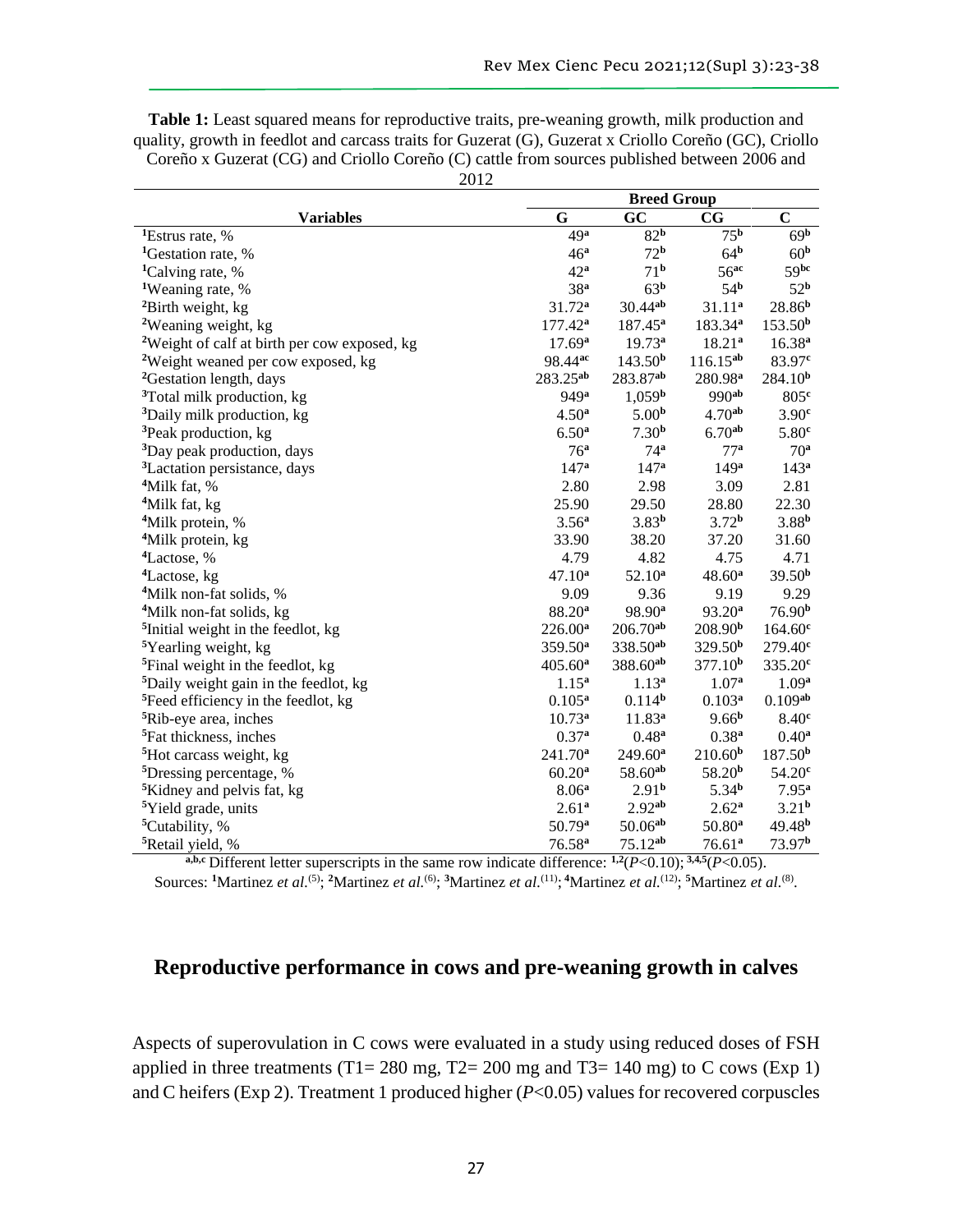(RC) and unfertilized ovules (UFO). However, no differences were observed between treatments for transferable embryos (TE), non-transferable embryos (NTE), corpora lutea (CL), ovary volume (OV), serum progesterone concentration (P4), fertilization percentage (F%) and recovery percentage (R%). Considering the average values for NTE, CL, UFO, OV and R%, T1 was deemed the best treatment for promoting superovulation in C cows. As FSH dose decreased so did RC, most notably in T1 (10.3 RC) which differed (*P*<0.05) from T3 (4.1 RC). The number of UFO was also higher  $(P<0.05)$  in T1 than in T3, suggesting that T3 promoted a lower superovulatory response in the cows than T1. However, T1 did not result in higher embryo production, due to the high UFO in this treatment. In contrast to the C cows, no differences were detected between treatments for any of the variables in the C heifers. This highlights the feasibility of using reduced FSH doses in heifers without affecting their response to superovulation. A positive correlation (*P*<0.05) between CL and P4 was observed in all the C females, reflecting the fact that females with the highest CL also had the highest P4. Another positive correlation (*P*<0.05) was also detected between OV and P4, again indicating that those with the highest OV had the highest P4. Considering the results of the three treatments in both experiments, it was observed that the cows responded better to superovulation by producing higher CL (10.4, 9.1 and 8.8 for T1, T2 and T3, respectively) than the heifers (5.8, 5.5 and 4.5 for T1, T2 and T3, respectively); in contrast, cows had lower F% (44.6, 52.5 and 36.9 % for T1, T2 and T3, respectively) than heifers (96.5, 95.7 and 97.3 % for T1, T2 and T3, respectively). Overall, the results of the three treatments in both experiments showed that the cows had higher OV, CL and P4 than the heifers. Ovulatory response in terms of RC was also lower in the heifers (3.8 in T1, 2.3 in T2 and 2.0 in T3) than in the cows (10.3 in T1, 7.2 in T2 and 4.0 in T3). However, no differences were present for TE (2.3 in T1, 1.8 in T2 and 1.7 in T3) and NTE (1.3 in T1, 0.3 in T2 and 0.2 in T3) in heifers, and TE (1.2 in T1, 2.9 in T2 and 1.1 in T3) and NTE (2.0 in T1, 1.8 in T2 and 0.8 in T3) in cows. Average TE and NTE values in the cows and heifers indicated that both had similar embryo production levels, probably due to the higher fertility of heifers. No differences between treatments were detected for TE in either experiment. The results show that low FSH doses can be used to induce superovulation in C heifers, thus reducing the costs of superovulation and embryo production. The C cows responded better to superovulation than the C heifers, although the heifers had a higher  $F\%^{(10)}$ .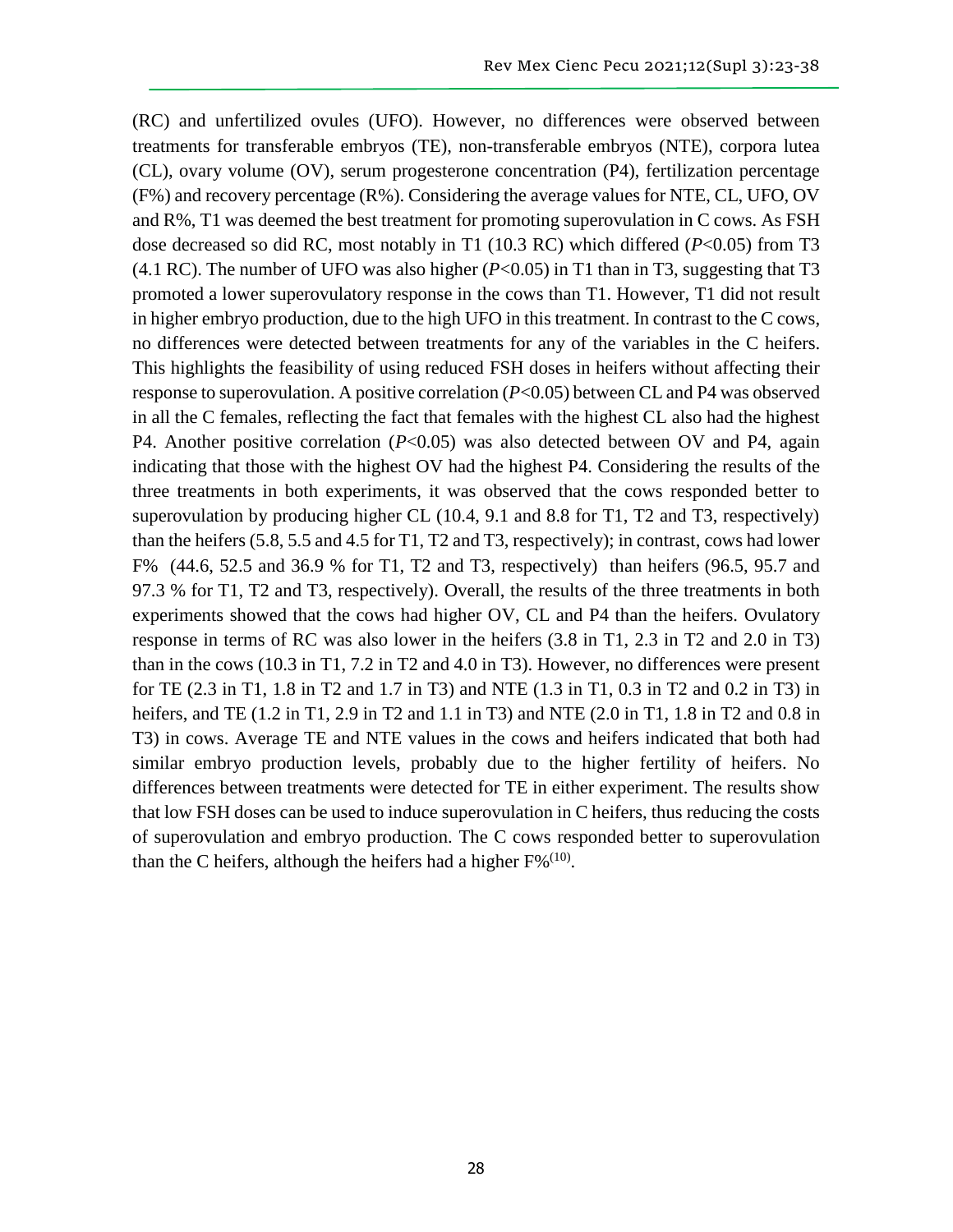**Table 2:** Estimators of direct (g<sub>i</sub>), maternal (g<sub>m</sub>) and grandam (g<sub>n</sub>) genetic effects, and individual  $(h_i)$  and maternal  $(h_m)$  heterosis for reproductive traits, pre-weaning growth, milk production and quality, growth in feedlot, and carcass traits estimated from a diallel generated from Criollo Coreño (*Bos taurus*) and Guzerat (*Bos indicus*) cattle, and published between 2006 and 2012

|                                                            | <b>Genetic effect</b> |                 |          |                 |                 |
|------------------------------------------------------------|-----------------------|-----------------|----------|-----------------|-----------------|
| <b>Variables</b>                                           | $h_i$                 | $h_m$           | $g_i$    | $g_m$           | $g_n$           |
| <sup>1</sup> Estrus rate, %                                | $20.00^{\beta}$       |                 | $-14.00$ | $-6.00$         |                 |
| <sup>1</sup> Gestation rate, %                             | $15.00^{\beta}$       |                 | $-6.00$  | $-7.00$         |                 |
| <sup>1</sup> Calving rate, %                               | $13.00^{\beta}$       |                 | $-2.00$  | $-15.0^{\beta}$ |                 |
| <sup>1</sup> Weaning rate, %                               | $13.00^{\beta}$       |                 | $-5.00$  | $-9.00$         |                 |
| <sup>2,4</sup> Birth weight, kg                            |                       | 0.48            | $3.80*$  | 0.74            |                 |
| <sup>2,4</sup> Weaning weight, kg                          |                       | $19.93*$        | 37.60*   | 8.45            |                 |
| <sup>2</sup> Weight of calves at birth per cow exposed, kg |                       | 1.93            |          |                 |                 |
| <sup>2</sup> Weight weaned per cow exposed, kg             |                       | 38.62*          |          |                 |                 |
| <sup>2</sup> Gestation lenght, d                           | $-1.25$               |                 |          |                 |                 |
| <sup>3</sup> Total milk production, kg                     | 147.00*               |                 |          |                 |                 |
| <sup>3</sup> Daily milk production, kg                     | $0.60*$               |                 |          |                 |                 |
| <sup>3</sup> Peak production, kg                           | $0.80*$               |                 |          |                 |                 |
| <sup>3</sup> Day of peak production, d                     | 2.50                  |                 |          |                 |                 |
| <sup>3</sup> Lactation persistance, d                      | 3.00                  |                 |          |                 |                 |
| <sup>4</sup> Milk fat, %                                   | 0.23                  |                 | $-0.12$  | $-0.11$         |                 |
| <sup>4</sup> Milk fat, kg                                  | 5.07*                 |                 | 4.34     | 0.68            |                 |
| <sup>4</sup> Milk protein, %                               | 0.05                  |                 | $-0.21*$ | 0.11            |                 |
| <sup>4</sup> Milk protein, kg                              | 4.97*                 |                 | 3.38     | 1.06            |                 |
| <sup>4</sup> Lactose, %                                    | 0.03                  |                 | 0.15     | 0.07            |                 |
| <sup>4</sup> Lactose, kg                                   | $7.04*$               |                 | 11.08*   | 3.48            |                 |
| <sup>4</sup> Milk non-fat solids, %                        | 0.09                  |                 | $-0.03$  | 0.17            |                 |
| <sup>4</sup> Milk non-fat solids, kg                       | 13.48*                |                 | 16.98*   | 6.64            |                 |
| $\frac{5}{2}$ Initial weight in the feedot, kg             |                       | 12.51           |          |                 | 2.26            |
| <sup>5</sup> Yearling weight, kg                           |                       | 14.60           |          |                 | $-9.05$         |
| <sup>5</sup> Final weight in the feedot, kg                |                       | 12.40           |          |                 | $-11.47$        |
| <sup>5</sup> Daily weight gain in the feedot, kg           |                       | $-0.02$         |          |                 | $-0.06$         |
| <sup>5</sup> Feed efficiency in the feedot, kg             |                       | 0.02            |          |                 | $-0.01^{\beta}$ |
| <sup>5</sup> Rib-eye area, inches                          |                       | $1.18\beta$     |          |                 | $-2.20\beta$    |
| <sup>5</sup> Fat thickness, inches                         |                       | 0.04            |          |                 |                 |
| <sup>5</sup> Hot carcass weight, kg                        |                       | 15.5            |          |                 |                 |
|                                                            |                       |                 |          |                 | $39.02\beta$    |
| <sup>5</sup> Dressing percentage, %                        |                       | 1.16            |          |                 |                 |
| <sup>5</sup> Kidney and pelvis fat, kg                     |                       | $-3.88^{\beta}$ |          |                 |                 |
| <sup>5</sup> Yield grade, units                            |                       | $-0.14$         |          |                 |                 |
| <sup>5</sup> Cutability, %                                 |                       | 0.30            |          |                 |                 |
| <sup>5</sup> Retail yield, %                               |                       | 0.59            |          |                 |                 |

Direct genetic effect = Guzerat-Criollo.

Maternal genetic effect = Criollo-Guzerat.

**Bold** type indicates significant genetic effects: **\***(*P*<0.05); **<sup>β</sup>** (*P*<0.10).

Sources: <sup>1</sup>Martínez *et al*<sup>(5)</sup>; <sup>2</sup>Martínez *et al*<sup>(6)</sup>; <sup>3</sup>Martinez *et al*<sup>(11)</sup>; <sup>4</sup>Martínez *et al*<sup>(12)</sup>; <sup>5</sup>Martínez *et al*<sup>(8)</sup>.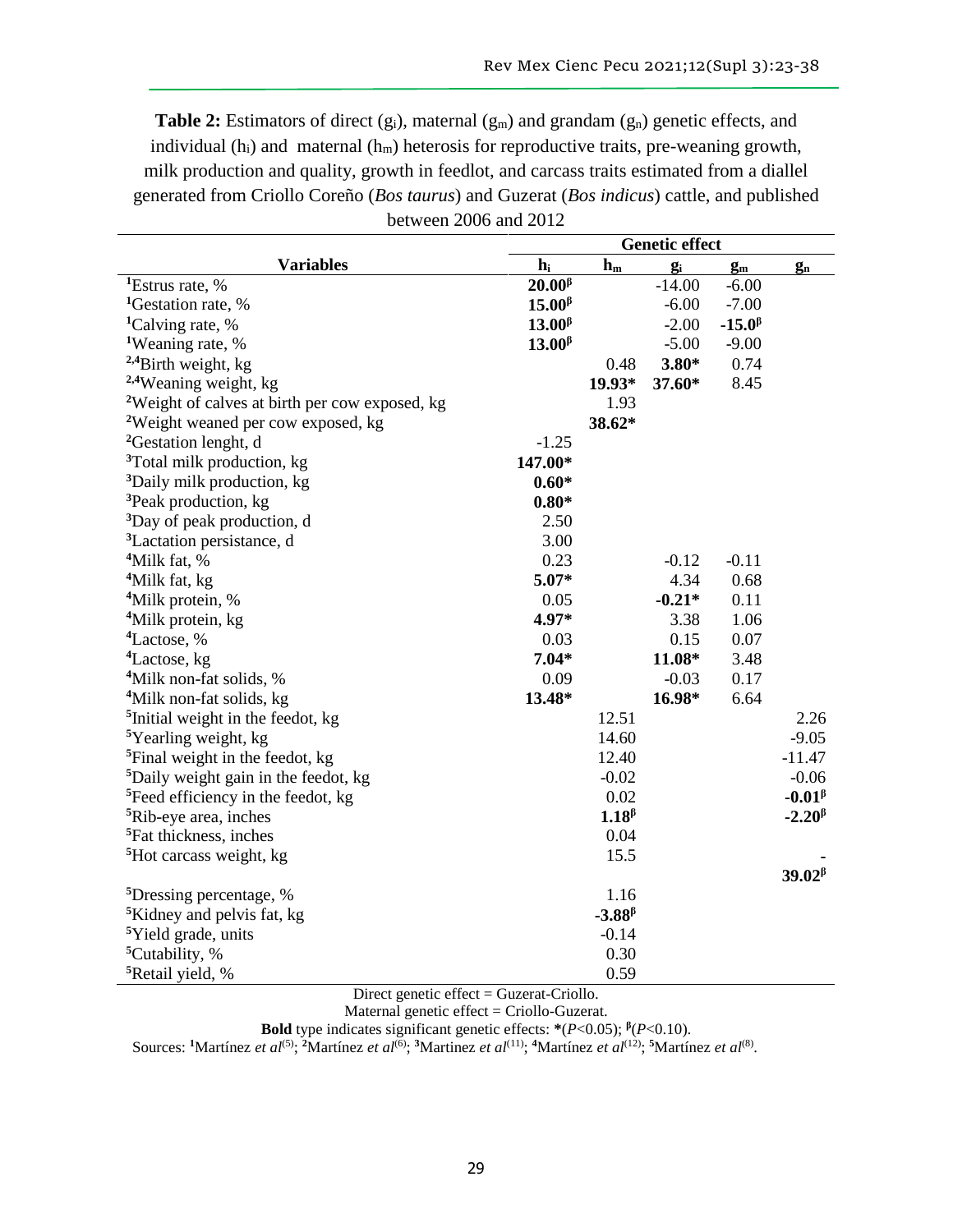In a study of pre-weaning productive traits, birth weight (BW) in the calves of G and CG cows was 2.9 kg heavier (*P*<0.05) than those of C cows, while BW for the calves of GC cows was intermediate (Table 1). Compared to the calves of C cows, weaning weight (WW) was heavier (*P*<0.05) in those of G (24 kg), CG (30 kg) and GC (34 kg) cows. In contrast, no differences (*P*>0.05) were observed in weight of calf at birth per cow exposed (CWB) between these breed groups. The GC cows produced more (*P*<0.05) weight weaned per cow exposed (CWW) than the G and C cows, while the CG cows only produced more  $(P<0.05)$ than the C cows. Gestation in the C cows was 3.1 d longer  $(P<0.05)$  than in the CG cows, while the CG and G cows had intermediate gestation length (GL) (Table 1). Individual heterosis (h<sub>i</sub>) had no effect ( $P > 0.05$ ) on GL, and maternal heterosis (h<sub>m</sub>) had no effect ( $P > 0.05$ ) on BW or CWB. However,  $h_m$  did affect ( $P < 0.05$ ) WW and CWW (Table 2). The effect of  $h_m$  on WW was reflected in an increase of 19.93 kg ( $P<0.05$ ). For CWW, the  $h_m$ estimator indicates that, on average, GC and CG cows produced 38.6 kilograms more calf at weaning (*P*<0.05) than G and C cows (Table 2). More specifically, GC cows produced between 45 and 60 kg more CWW than G or C cows (*P*<0.05), highlighting the advantage of using GC cows to increase productivity at weaning in G or C herds in calf-cow systems<sup>(6)</sup>.

#### **Milk production and quality**

Another study compared milk production and WW in C, G, CG and GC cows. Compared to C and G cows, the GC cows had higher (*P*<0.10) total milk production (TMP; 1,059 *vs* 805 and 949 kg, respectively), daily milk production (DMP; 5.0 vs. 3.9 and 4.5 kg, respectively) and peak production (PEAK; 7.3 vs. 5.8 and 6.5 kg, respectively); the CG cows had intermediate values. Guzarat (G) cows had higher  $(P<0.10)$  values for TMP (144 kg) and DMP (0.6 kg) than C cows. No differences were observed between the genetic groups for day of peak production (DPEAK) and lactation persistence (LP) (Table 1). Individual heterosis (h<sub>i</sub>) influenced (*P*<0.05) TMP, DMP and PEAK, but not DPEAK or LP. The g<sub>i</sub> estimator identified higher values  $(P<0.05)$  for G cows than C cows in TMP, DMP and PEAK. In contrast,  $g_m$  did not identify any differences between genetic groups for any of the milk production variables (Table 2). The TMP-WW correlation was significant  $(P<0.05)$ with all the estimators and for all genetic groups; however, the correlation was stronger for GC ( $r = 0.49$ ) than CG ( $r = 0.25$ ). Based on the estimator values, the authors observe that use of GC or CG cows for weaner calf production should incorporate different strategies for feeding management during lactation for each genetic group. The estimator of the overall TMP-WW correlation for all four genetic groups was 0.44 (*P*<0.05). The highest regression coefficients of WW over TMP corresponded to C and GC (*P*<0.05), which suggests that the offspring of C mothers or grandams had a lower nutritional dependence on mother's milk and were largely dependent on lower nutritional value food sources. When considering the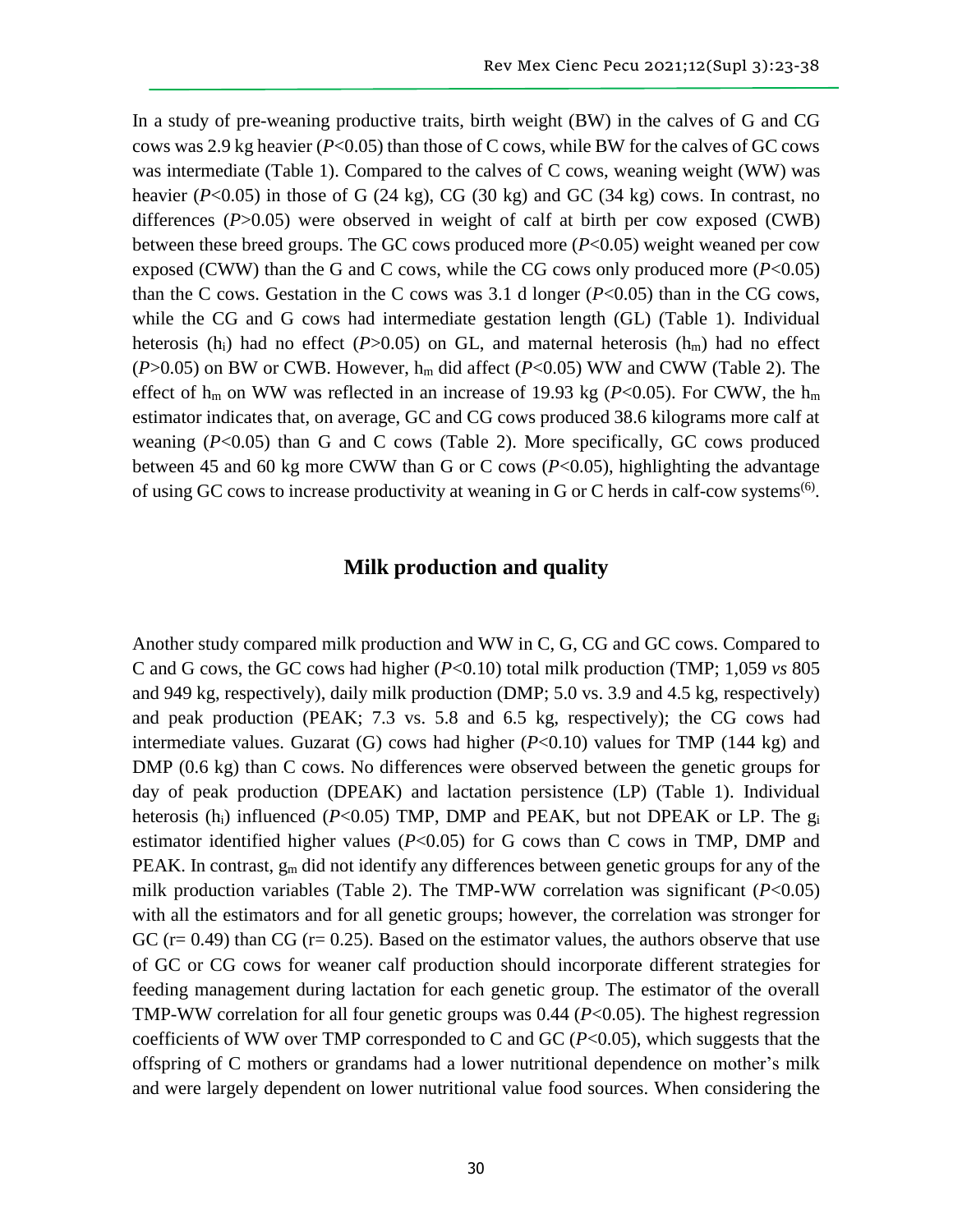kilograms of milk per lactation required by each genetic group to produce 1 kg WW, it appears that the calves of C and GC cows made more efficient use of available milk (average= 22.5 and 27.3 kg milk/kg WW, respectively) than did the calves of G and CG cows (average= 30.9 and 37.3 kg, respectively). The 10 kg gap between the calves of GC and CG cows in this parameter is important to consider when developing recommendations for the use of these genetic groups in cow-calf systems $<sup>(11)</sup>$ .</sup>

As a complement to the above study of milk production, an analysis was done of milk composition and its relationship to WW. When compared between the four genetic groups, no differences were observed in the percentages of milk fat (MF), lactose (ML) and non-fat solids (NFS) contents, nor in the weight of milk fat (MFK) and protein (MPK). In contrast, milk from C, GC and CG cows had a higher ( $P<0.05$ ) protein content (MP) than that of G cows. Milk from G, GC and CG cows contained more (*P*<0.05) kilograms of lactose (MLK) and non-fat solids (NFSK) than that of C cows (Table 1). Guzaret (G) cows gave birth to heavier calves (*P*<0.05) than C, GC and CG cows, while G, GC and CG cows weaned heavier calves (*P*<0.05) than did C cows (Table 1). The fact that calves from crossbred cows weighed less at birth than those from G cows, and that G, GC and CG cows produced calves with similar WW was attributed to better productive performance during the birth-weaning period of crossbred cows and their calves. Of the non-additive genetic effects,  $h_i$  did not influence milk component percentages, but did influence (*P*<0.05) milk components in terms of weight. Maternal heterosis  $(h_m)$  was found to influence ( $P<0.05$ ) expression of BW and WW. Its effects were significant ( $P<0.05$ ) and favorable when BW decreased ( $h_m$ = -1.3 kg) and WW increased ( $h_m$ = 12.7 kg) (Table 2). In terms of additive genetic effects, no differences between g<sup>m</sup> were significant for any milk composition variable. Differences (*P*<0.05) between the g<sup>i</sup> values for ST were favorable to C by 0.20 percentage points. For the variables of milk components by weight, the differences (*P*<0.05) between the g<sup>i</sup> values favored G for lactose (11.1 kg) and non-fat solids (17.0 kg); G was also favored by the differences (*P*<0.05) between g<sup>i</sup> values for BW (3.8 kg) and WW (37.6 kg) (Table 2). The correlations between WW and milk component percentages were not significant, except for ST (r= -0.18; *P*<0.05), which suggests that milk quality had little influence on WW. However, for milk components in kilograms, correlations ( $P<0.05$ ) were observed of WW with MFK ( $r= 0.16$ ), MLK ( $r=$ 0.21) and NFSK ( $r=0.19$ ), with no correlation of WW with MPK ( $r=0.13$ )<sup>(12)</sup>.

#### **Feedlot performance and carcass characteristics**

In a study evaluating feedlot performance and carcass characteristics, initial weight, yearling weight and final weight were lower (*P*<0.10) in C cows than in G, GC and CG cows; indeed, the calves of G cows were up to 80 kg heavier. However, daily weight gain and feed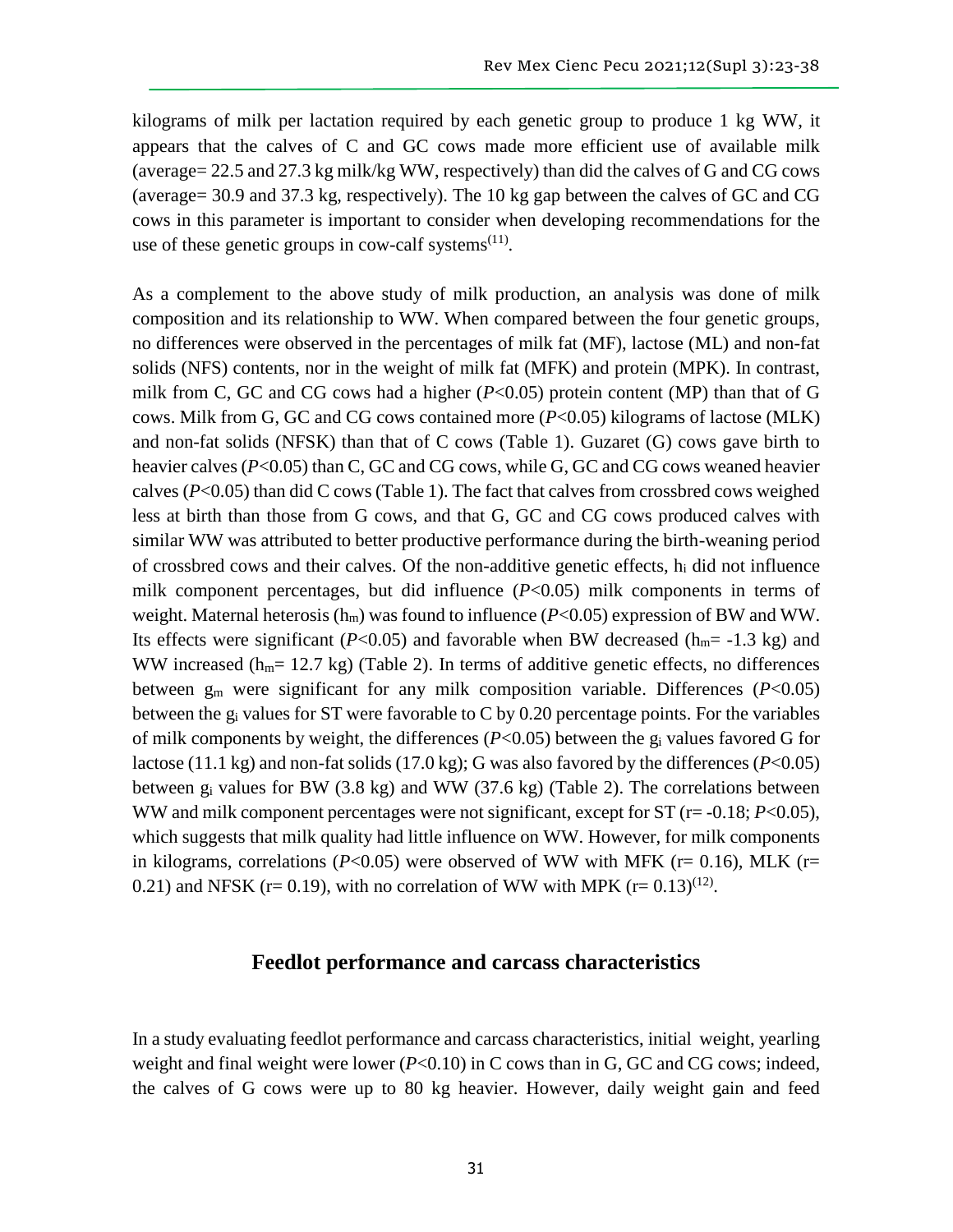efficiency (FE) of C cow progeny did not differ (*P*>0.05) from those of G, GC and CG cow progeny (Table 1). The progeny of G and GC cows had a larger  $(P<0.10)$  rib-eye area (REA) and hot carcass weight (HCW) than CG and C cow progeny. The progeny of C cows also had the lowest dressing percentage (*P*<0.10) of the four genetic groups, but fat thickness did not differ among them (Table 1). When compared to the calves of C cows, the calves of G and CG cows had higher  $(P<0.10)$  values for yield grade, cutability and retail yield, while the calves of GC cows had intermediate values. Kidney and pelvis fat (KPF) did not differ between the calves of G and C cows (Table 1). Daughters of C cows produced calves with higher (*P*<0.10) FE (0.01 kg) than daughters of G cows. In a similar way, the grandchildren of C grandmas had higher  $(P<0.10)$  REA  $(2.2 \text{ inches}^2)$  and HCW  $(39.0 \text{ kg})$  than the grandchildren of G grandmas. Overall, most differences tended to favor the grandchildren of C grandmas, although the only significant differences (*P*<0.10) were for FE, REA and HCW. Finally, the  $h_m$  estimator was not significant ( $P > 0.10$ ) for any of the feedlot traits, but it was  $(P<0.10)$  for REA  $(1.18 \text{ inches}^2)$  and KPF  $(-3.88 \text{ kg})$  (Table 2)<sup>(8)</sup>.

Another study evaluated the fatty acid profile of meat from young C bulls fed different dietary energy levels (EL) (EL1 = 2.2; EL2 = 2.4; EL3 = 2.2 + 2.4; EL4 = 2.4 + 2.6 Mcal ME/kg DM). The EL4 diet had the highest (*P*<0.05) polyunsaturated fatty acids (PUFA) content and the lowest  $(P<0.05)$  saturated fatty acids (SFA) content, but a higher  $(P<0.05)$  content of unidentified fatty acids (Table  $3)^{(13)}$ . Palmitic acid C16.0 and stearic acid C18.0 contents declined (*P*<0.05) as dietary energy level increased. Monounsaturated fatty acid (MUFA) content increased (*P*<0.05) beginning in EL2, although palmitoleic acid C16:1cis-9 decreased and oleic acid C18:1cis-9 content did not vary (Table 3). Linoleic acid C18:2cis-9, 12 (C18:2ω-6) and linolenic acid C18:3cis-9, 12, 15 (C18: 3ω-3) contents also varied (*P*< 0.05) with dietary energy level, but inconsistently. The PUFA/SFA, (MUFA+PUFA)/SFA and C18:2ω-6/C18:3ω-3 ratios improved (*P*<0.05) as diet energy level increased (Table 3). Meat fatty acid profile is important in human health since the omega-6:omega-3 ratio can reach up to 17:1 in some Western diets<sup> $(14)$ </sup>.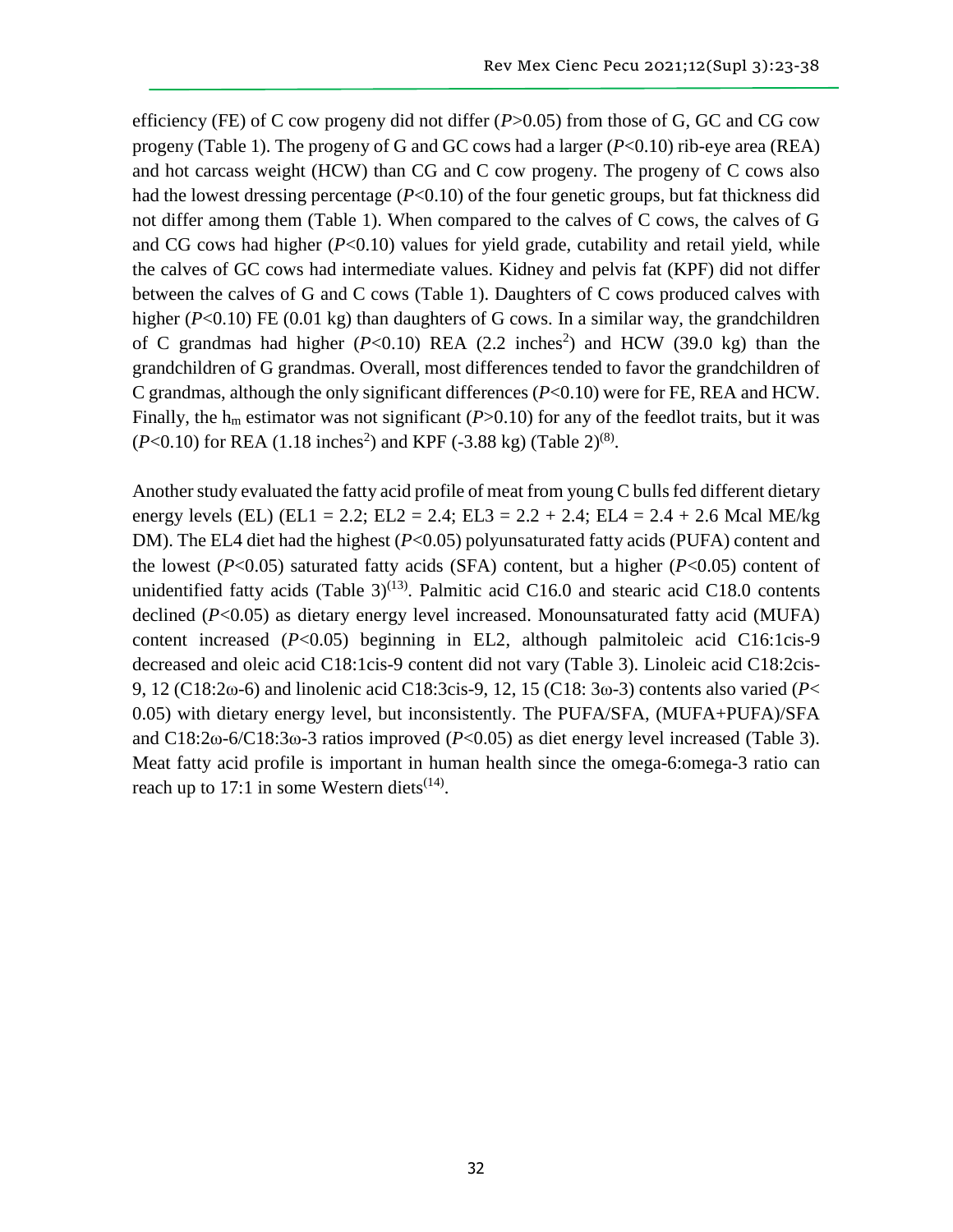|                                    | ົວ                 |                   |                   |                    |
|------------------------------------|--------------------|-------------------|-------------------|--------------------|
| <b>Variable</b>                    | EL1                | EL2               | EL3               | EL4                |
| Palmitic acid C16.0                | $27.0^{\rm a}$     | $24.2^{\circ}$    | $26.6^{\rm a}$    | $20.5^{b}$         |
| Palmitoleic acid C16:1cis-9        | 3.2 <sup>a</sup>   | 3.3 <sup>a</sup>  | $3.4^{\rm a}$     | 2.7 <sup>b</sup>   |
| Stearic acid C18.0                 | 20.7 <sup>a</sup>  | $17.6^{b}$        | $16.9^{b}$        | $17.0^{b}$         |
| Oleic acid C18:1cis-9              | $37.0^{\rm a}$     | $38.9^{a}$        | $39.5^{\rm a}$    | $37.5^{\rm a}$     |
| Linoleic acid C18:2 cis-9, 12      | 3.0 <sup>a</sup>   | 4.0 <sup>bc</sup> | 3.6 <sup>ac</sup> | 3.8 <sup>ac</sup>  |
| Linolenic acid C18:3 cis-9, 12, 15 | 1.07 <sup>a</sup>  | 0.71 <sup>a</sup> | 0.68 <sup>a</sup> | 1.90 <sup>b</sup>  |
| Saturated fatty acids              | $45.0^{\rm a}$     | 42.8 <sup>a</sup> | $45.0^{\rm a}$    | $35.0^{b}$         |
| Monounsaturated fatty acids        | 39.7 <sup>ac</sup> | $42.4^{bc}$       | $42.6^{b}$        | $41.2^{bc}$        |
| Polyunsaturated fatty acids        | 4.1 <sup>b</sup>   | $4.6^b$           | $4.6^b$           | $5.5^{\mathrm{a}}$ |
| PUFA/SFA                           | 0.08 <sup>a</sup>  | $0.12^{b}$        | $0.11^{b}$        | $0.15^{\circ}$     |
| Unidentified fatty acids           | 8.7 <sup>b</sup>   | $6.6^b$           | $6.4^{b}$         | $17.6^{\rm a}$     |
| (PUFA+MUFA)/SFA                    | 0.98 <sup>a</sup>  | $1.13^{b}$        | 1.09 <sup>b</sup> | 1.33 <sup>c</sup>  |
| Linoleic/Linolenic                 | 0.37 <sup>b</sup>  | $0.26^b$          | $0.10^{b}$        | $0.82^{a}$         |

**Table 3:** Fatty acids profile (fatty acids g/100 g fat) in the meat of young Criollo Coreño bulls fed different energy levels

EL1= 2.2 Mcal ME/kg DM throughout assay; EL2= 2.4 Mcal ME/kg DM throughout assay; EL3= 2.2 Mcal ME/kg DM start to 300 kg body weight, then 2.4 Mcal ME/kg DM to end of assay; EL4= 2.4 Mcal ME/kg DM start to 300 kg body weight, then 2.6 Mcal ME/kg DM to end of assay.

PUFA= Polyunsaturated fatty acids; MUFA= monunsaturated fatty acids; SFA= saturated fatty acids.

a,b,c Different letter superscripts in the same row indicate significant difference  $(P<0.05)$ .

Source: Bustamante *et al*<sup>(13)</sup>.

A study evaluating carcass characteristics in young bulls fed the same diets as in the above study<sup>(9)</sup>, found that dressing percentage was higher ( $P<0.05$ ) in EL4 (53.1 %) than in EL2 (51.2 %), but that EL1 (52.0 %) and EL3 (51.9 %) did not differ (*P*>0.05) from either of these two treatments. For the variables of REA, kidney, pelvic and heart fat, and lean cut yield, EL4 (12.3 in<sup>2</sup>, 3.05 % and 50.1 %, respectively) was higher ( $P < 0.05$ ) than EL1 (11.2 in<sup>2</sup>, 3.95 % and 49.2 %, respectively), but did not differ  $(P>0.05)$  from EL2  $(11.6 \text{ in}^2)$ , 3.37 % and 48.1 %, respectively) and EL3  $(11.4 \text{ in}^2, 3.45 \text{ % and } 48.9 \text{ %},$  respectively) (Table 4). In terms of fat thickness, EL3 had higher (*P*<0.05) values (0.31 in) than EL4 (0.22 in), although EL1 and 2 did not differ (*P*>0.05) from either. In contrast, yield grade was clearly higher (*P*<0.05) in EL2 (2.4 units) than in EL4 (1.6 units), but these did not differ (*P*>0.05) from EL1 and 3 (Table 4). In EL4 primary cuts  $(53.1 \%)$  and total cuts  $(81.2 \%)$  yields were higher than in EL2 (51.2 % and 77.4 %, respectively), but these did not differ (*P*>0.05) from EL1 and 3 (Table 4). In summary, the study showed that young C bulls in the feedlot produced carcasses with remarkable yield and quality characteristics in response to the highenergy diets commonly used in commercial finishing of beef cattle.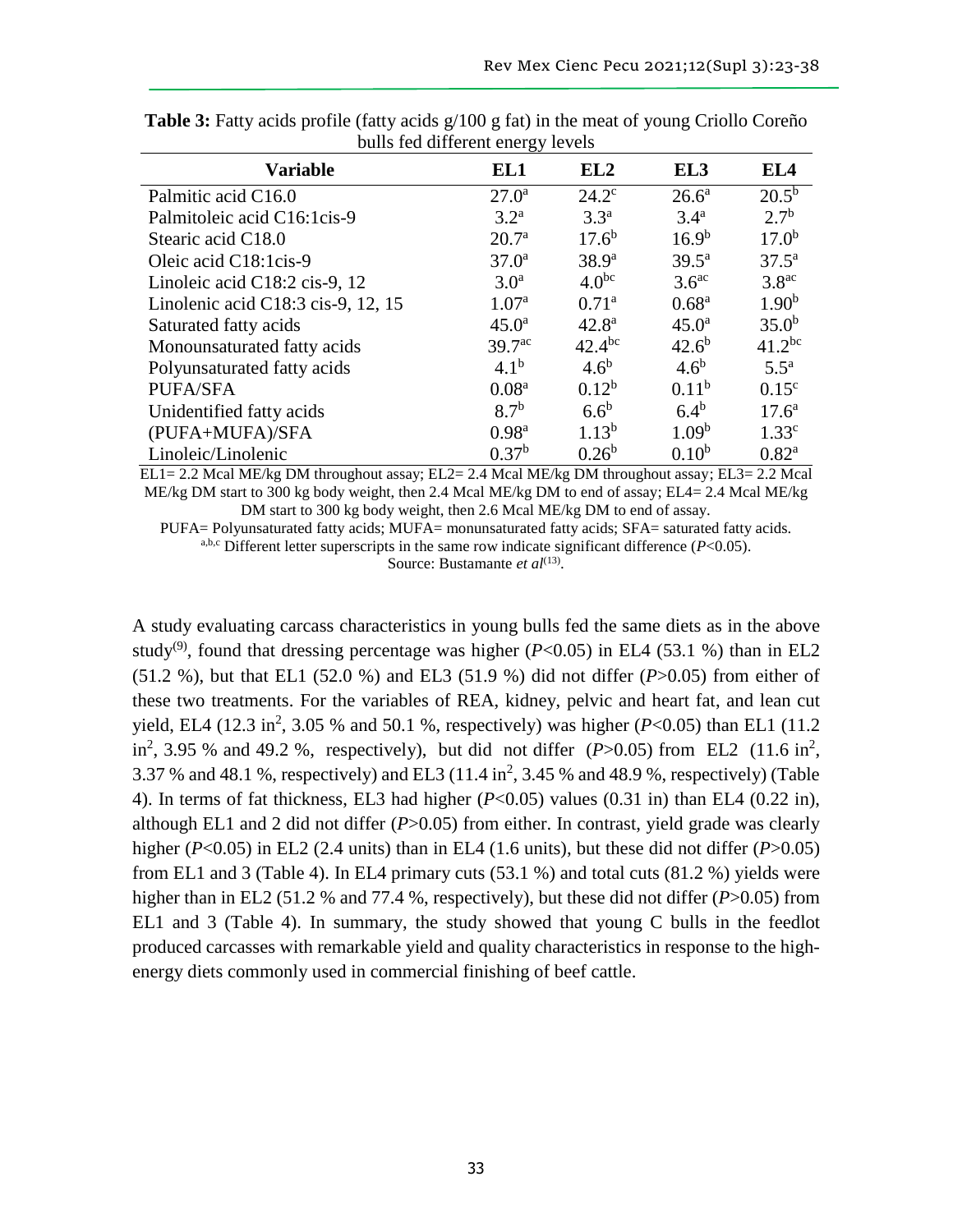| <b>Characteristics</b>            | EL <sub>1</sub>   | EL2               | EL3                | EL <sub>4</sub>   |
|-----------------------------------|-------------------|-------------------|--------------------|-------------------|
| Dressing percentage, %            | $52.0^{ab}$       | 51.2 <sup>b</sup> | $51.9^{ab}$        | $53.1^a$          |
| Rib-eye area, inches <sup>2</sup> | $11.2^{b}$        | $11.6^{ab}$       | $11.4^{ab}$        | $12.3^{\rm a}$    |
| Fat thickness, inches             | $0.26^{ab}$       | $0.25^{ab}$       | 0.31 <sup>a</sup>  | $0.22^{b}$        |
| Kidney, pelvic and heart fat, %   | $3.95^{b}$        | $3.37^{ab}$       | $3.45^{ab}$        | $3.05^{\rm a}$    |
| Yield grade, units                | 2.0 <sup>ab</sup> | $2.4^{\rm a}$     | 2.1 <sup>ab</sup>  | 1.6 <sup>b</sup>  |
| Primary cuts, %                   | $52.0^{ab}$       | 51.2 <sup>a</sup> | 51.9 <sup>ab</sup> | $53.1^{b}$        |
| Total cuts, %                     | $79.4^{ab}$       | 77.4 <sup>b</sup> | 78.7 <sup>ab</sup> | 81.2 <sup>a</sup> |
| Lean cuts, %                      | $49.2^{b}$        | $48.1^{ab}$       | 48.9 <sup>ab</sup> | 50.1 <sup>a</sup> |

**Table 4:** Carcass characteristics in young Criollo Coreño bulls fed different energy levels

EL1= 2.2 Mcal ME/kg DM throughout assay; EL2= 2.4 Mcal ME/kg DM throughout assay; EL3= 2.2 Mcal ME/kg DM start to 300 kg body weight, then 2.4 Mcal ME/kg DM to end of assay; EL4= 2.4 Mcal ME/kg

DM start to 300 kg body weight, then 2.6 Mcal ME/kg DM to end of assay.

a,b,c Different letter superscripts in the same row indicate significant difference (*P*<0.05).

Source: Bustamante *et al*<sup>(9)</sup>.

## **Molecular characterization**

A study using nine microsatellites to evaluate autosomal diversity among seven cattle genetic groups (Criollos from the states of Chihuahua, Durango, Nayarit [Criollo Coreño] and Guerrero; Lidia; Central American Dairy Criollo; and Guzerat) identified considerable genetic differentiation among the Criollo cattle populations. No evidence of *Bos indicus* influence was found in the Criollo cattle of Nayarit, Chihuahua and Durango, but it was present in those from Guerrero<sup>(15)</sup>.

High-density platform SNP markers were employed in an analysis of genetic diversity among C cattle from three locations in the state of Nayarit, Mexico: El Nayar (N), La Yesca (Y) and Santiago Ixcuintla (S). These populations were found to maintain moderate levels of observed average heterozygosity (from 0.29 to 0.34), and their estimated molecular coancestry values indicate that the N population differed from the S and Y populations, which can be considered portions of the same population<sup> $(16)$ </sup>. Copy number variation (CNV) analysis identified 2,170 CNV in 40 animals, located in 733 regions, with a coverage of 32.1 Mb of the autosomal genome. The functional analysis associated these CNVs with 131 genes mainly involved in inflammation and immune response, as well as 923 overlapping QTLs, classified into six different QTL-term categories: reproductive, productive, conformation, milk production, carcass, meat, and health. The group and principal component analyses showed that the animals were grouped by location of origin, although, the fact that they shared 75 of the 302 CNVs identified in more than two animals indicates they have a common genetic origin. The Y population was found to share 34 CNV with the N population and 30 CNV with the S. Between them, the N and S populations shared 56 CNV, suggesting that they are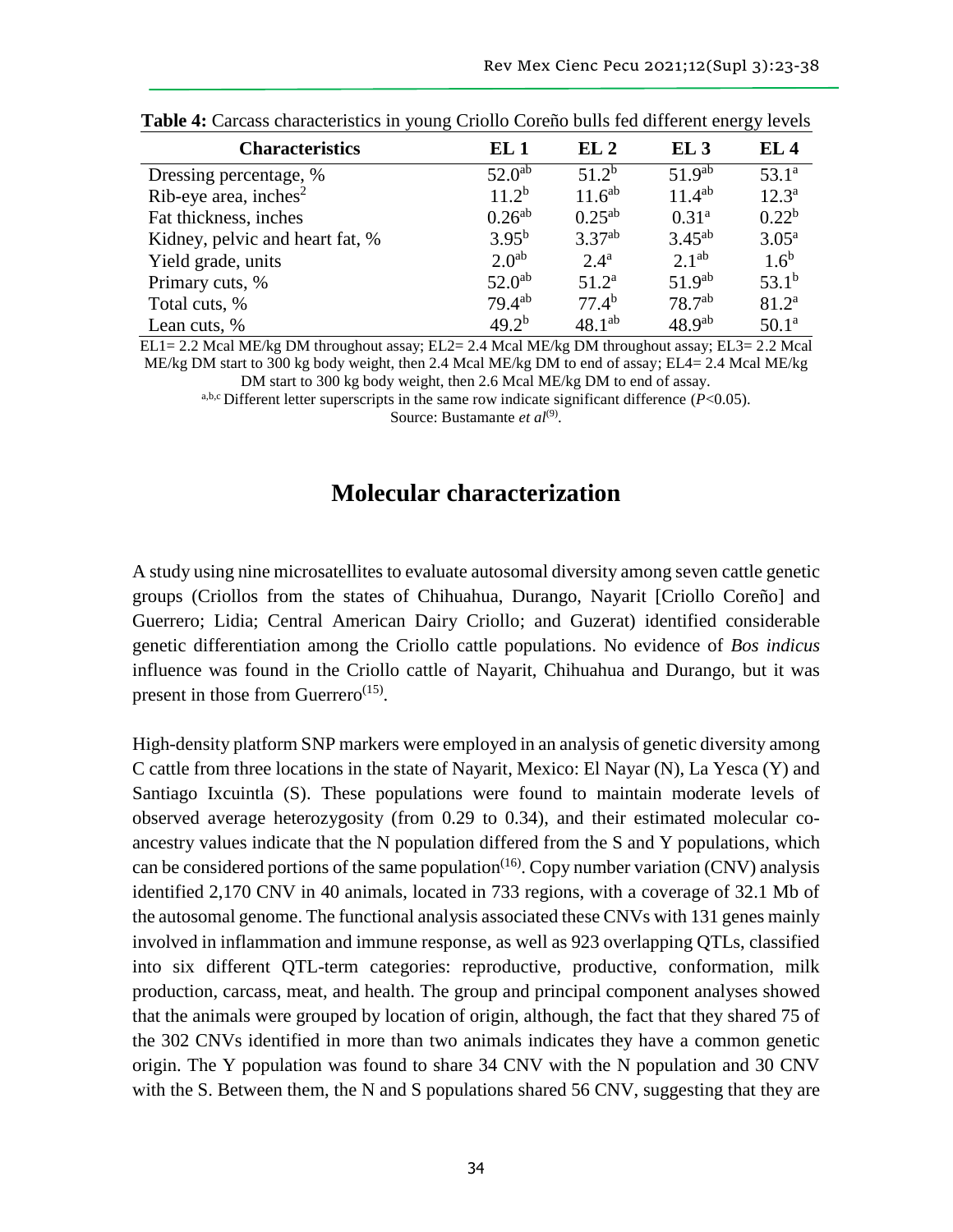genetically closer, perhaps because the S population originated in part from animals brought from N 25 years ago. Total CNVs per population were 36 for N, 37 for Y and 34 for S, values which suggest the presence of genetic diversity among these populations $(17)$ .

## **Research challenges and outlook**

Conserving diversity in animal genetic resources is vital to making livestock production systems sustainable. Genetic variation in livestock populations around the world is declining, both within and between breeds. But it is necessary for improving productivity and adapting to changing environmental conditions, such as climate and production or market conditions.

Research done at the INIFAP on Criollo Coreño cattle suggests that these cattle may play a prominent role as a maternal breed in commercial beef production. Short-term goals include continued systematic recording of economically interesting productive data in the experimental herd at EVSE, and identification of the most productive genotypes using highdensity arrays. This will support the medium-term goals of using quantitative approaches to identify the genomic regions subject to natural selection and find evidence of artificial selection, and using homozygous runs to estimate genomic relationships between individuals and levels of consanguinity<sup> $(18)$ </sup>. No accurate data on risk is available for Criollo Coreño cattle, so another medium-term goal is to evaluate effective size and structure of the population every five years to effectively monitor trends in population size $(19)$ . In the long-term, research is needed to identify the genes associated with characteristics of present and future interest.

In other Mexican Criollo cattle populations, short-term genetic diversity studies are needed within and between groups using molecular genetic data. Over the medium-term, controlled herds should be integrated to allow systematic recording of productive and adaptive characteristics in different phenotypes. Long-term studies need to identify unique polymorphisms that distinguish these populations. Mexican Criollo cattle populations are small in size, suggesting that only small long-term financial gains can be expected from the application of genomic data<sup> $(20)$ </sup>. However, they can benefit from technological developments attained in other cattle breeds with larger populations, such as methods for optimizing genetic response and maintaining diversity, which are more easily applied in small populations<sup> $(21)$ </sup>.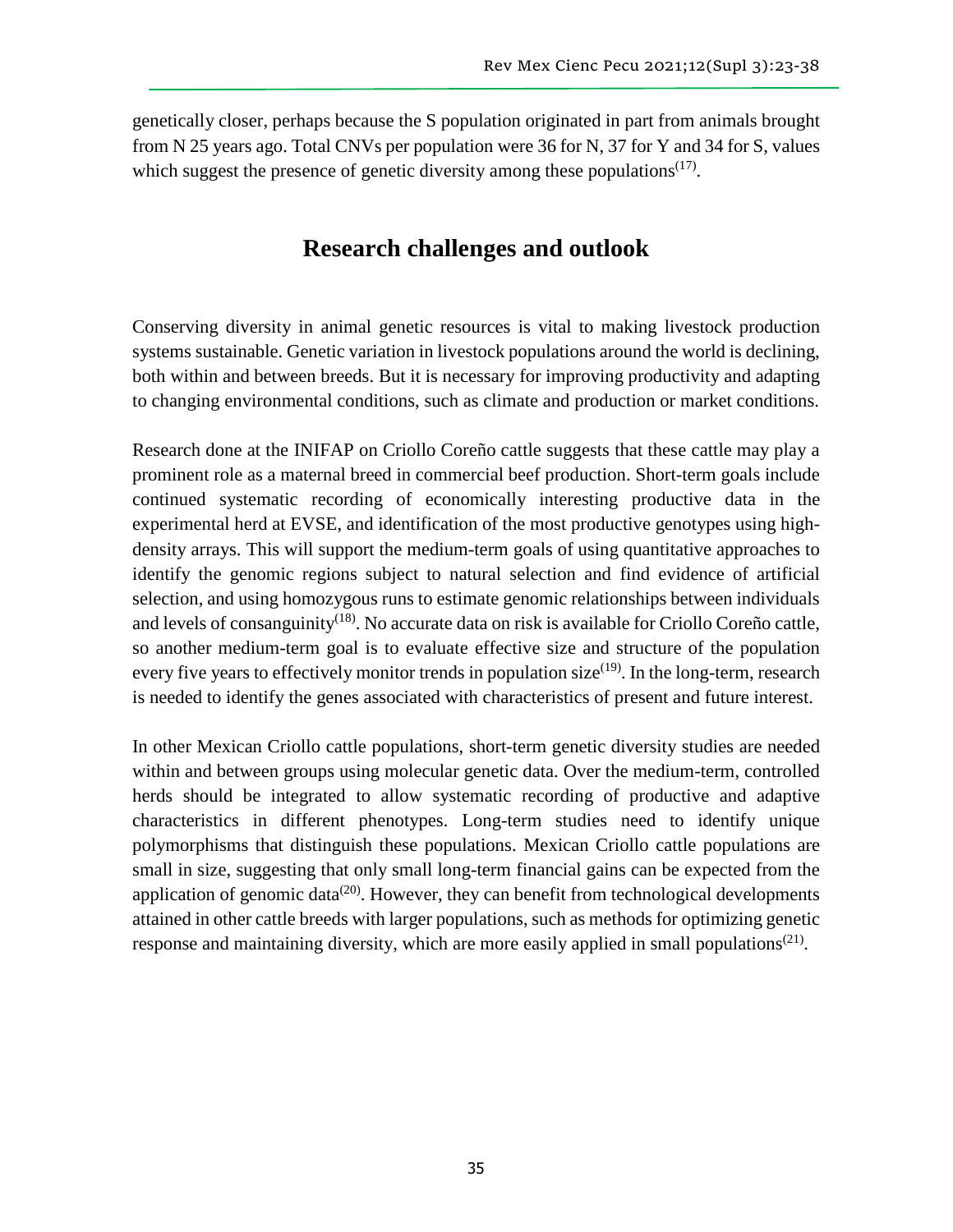# **Conclusions**

Research done at the INIFAP over the last twenty years has found that  $h_i$  influences reproduction and milk production, and that  $h_m$  influences growth during offspring birthweaning, which was reflected in higher productivity at weaning per cow exposed. Direct and maternal genetic effects did not affect the analyzed traits. Promising results include that young C bulls in feedlot fed high-energy diets produce meat with favorable fatty acid profiles and good carcass quality, and that reduced doses of FSH can be used for superovulation in C heifers without affecting their response to embryo production. Guzerat-Coreño (GC) cows are a better option than CG cows for growth calf production, and both are better producers than G or C cows. Finally, genetic diversity remains high in C populations. Future research in Mexican Criollo cattle populations needs to focus on genetic diversity studies using molecular genetic data, and integration of controlled herds to allow systematic recording of phenotypes, with their respective productivities and adaptabilities, to identify genes exclusive to these populations.

#### **Literature cited:**

- 1. SAGARPA. Informe sobre la situación de los Recursos Genéticos Pecuarios (RGP) de México. Coordinación General de Ganadería. 2002. http://www.sagarpa.gob.mx/ganaderia/Publicaciones/Paginas/InfoRGPecuariosM.aspx
- 2. FAO. The management of global animal genetic resources. Proc Expert Consultation, Anim Prod Health. Hodges J, editor. FAO, Rome. Paper No. 104, 1992:1-263.
- 3. Martínez VG. El ganado bovino Criollo en Nayarit: Ubicación y población estimada. Sitio Experimental "El Verdineño". CIRPAC- INIFAP. Folleto Técnico Número 1. 2005. Nayarit, México.
- 4. Dickerson GE. Inbreeding and Heterosis in Animals. Proc Anim Breed Symp, Honor of Jay Lush. Am Soc Anim Sci & Am Dairy Sci Assoc. Illinois. 1973:54-77.
- 5. Martínez VG, Montaño BM, Palacios FJA. Efectos genéticos directos, maternos y heterosis individual para tasas de estro, gestación, parición y destete de vacas Criollo, Guzerat y sus cruzas F1. Téc Pecu Méx 2006;44(2):143-154.
- 6. Martínez VG, Montaño BM, Palacios FJA. Productividad hasta el destete de vacas Criollo, Guzerat y sus cruzas recíprocas F1. Téc Pecu Méx 2008;46(1):1-12.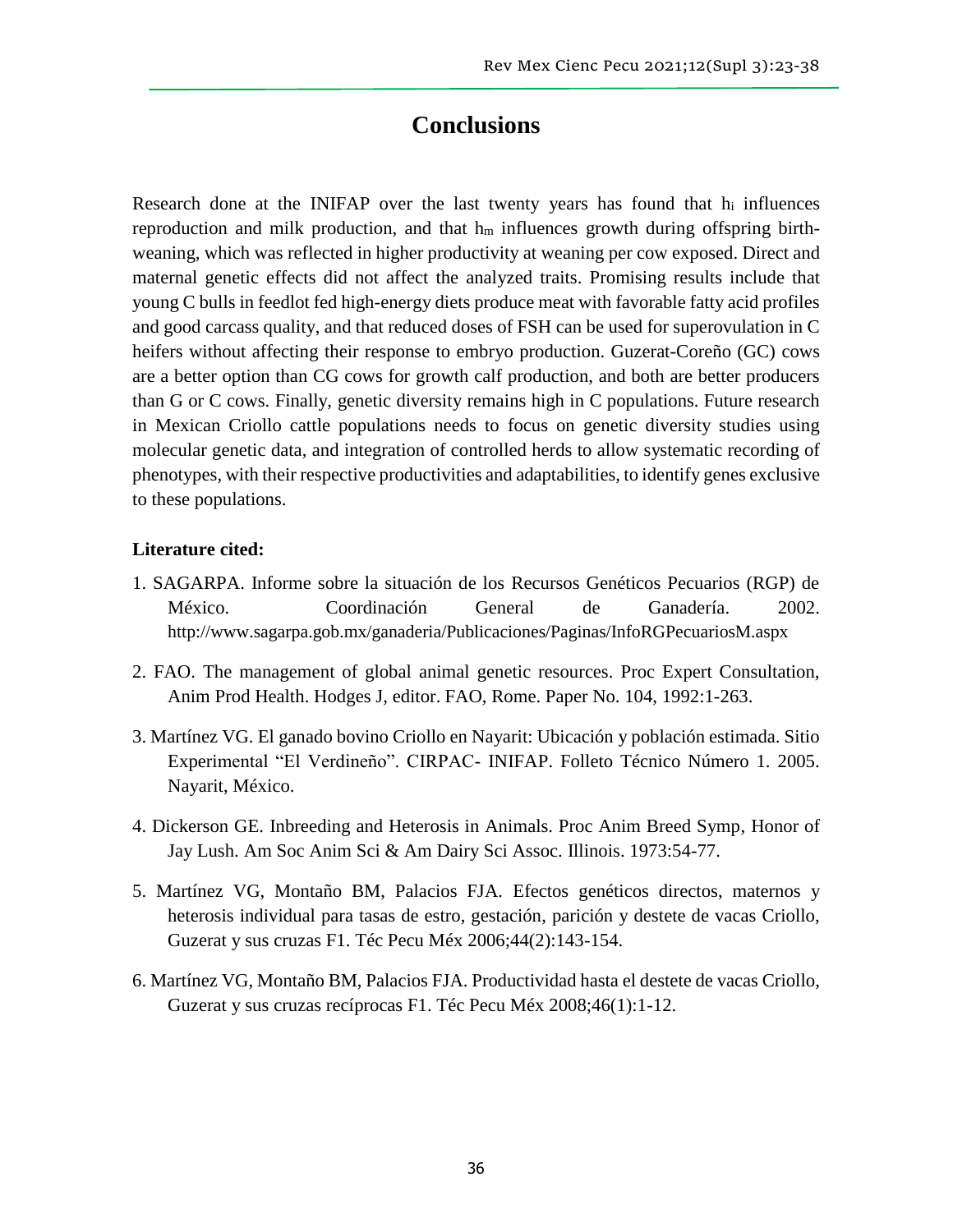- 7. Martínez VG, Montaño BM. El bovino Criollo del Occidente de México. Perezgrovas GRA y De la Torre SF editores. Los Bovinos Criollos de México: Historia, Caracterización y Perspectivas. Primera edición. Tuxtla Gutiérrez, Chiapas, México: Universidad Autónoma de Chiapas; 2015: 147-174. https://www.textosdeinvestigacion.unach.mx/ebooksbd/20151023\_121503/#p=174
- 8. Martínez VG, Bustamante GJJ, Palacios FJA, Montaño BM. Efectos raciales y heterosis materna Criollo-Guzerat para crecimiento posdestete y características de la canal Criollo Coreño. Téc Pecu Méx 2006;44(1):107-118.
- 9. Bustamante GJJ, Martínez VG, Basurto GR, Palacios FJA, Moreno FLA, Montaño BM. Rendimiento y calidad de la canal de toretes criollos finalizados en corral [resumen]. V Congreso Internacional de Manejo de Pastizales. I Congreso en Ciencias Veterinarias y Zootécnicas "Amado Nervo". Reunión Red Latina en Ciencia Animal. Nuevo Vallarta, Nayarit. 2014:1-5.
- 10. Villaseñor GF, de la Torre SJF, Martínez VG, Álvarez GH, Pérez RS, Palacios FJA, Polanco SR, Montaño BM. Caracterización de la respuesta ovárica a la superovulación en bovino Criollo Coreño utilizando dosis reducidas de FSH. Rev Mex Cienc Pecu 2017;8(3):225-232.
- 11. Martínez VG, Borrayo ZA, Montaño BM, Bustamante GJJ, Palacios FJA, Vega MVE, Ríos UA. Producción de leche de vacas Criollo, Guzerat y sus cruzas recíprocas F1 y su relación con el peso al destete de las crías. Rev Mex Cienc Pecu 2012;3(4):501-514.
- 12. Martínez VG, Palacios FJA, Bustamante GJJ, Ríos UA, Vega MVE, Montaño BM. Composición de leche de vacas Criollo, Guzerat y sus cruzas F1 y su relación con el peso al destete de las crías. Rev Mex Cienc Pecu 2010;1(4):311-324.
- 13 Bustamante GJJ, Martínez VG, Palacios FJA, Basurto GR. Perfil de ácidos grasos en carne de toretes Criollo alimentados con distintos niveles de energía en la dieta [resumen]. V Congreso Internacional de Manejo de Pastizales. I Congreso en Ciencias Veterinarias y Zootécnicas "Amado Nervo". I Reunión Red Latina en Ciencia Animal. Nuevo Vallarta, Nay. 2014;1-6.
- 14. Simopoulos AP. Evolutionary aspects of diet, the omega-6/omega-3 ratio and genetic variation: nutritional implications for chronic diseases. Biomed Pharmacother 2006;60:502-507.
- 15. Ulloa-Arvizu R, Gayosso-Vázquez A, Ramos-Kuri M, Estrada FJ, Montaño M, Alonso RA. Genetic analysis of Mexican Criollo cattle populations. J Anim Breed Genet 2008;125(5):351-359.